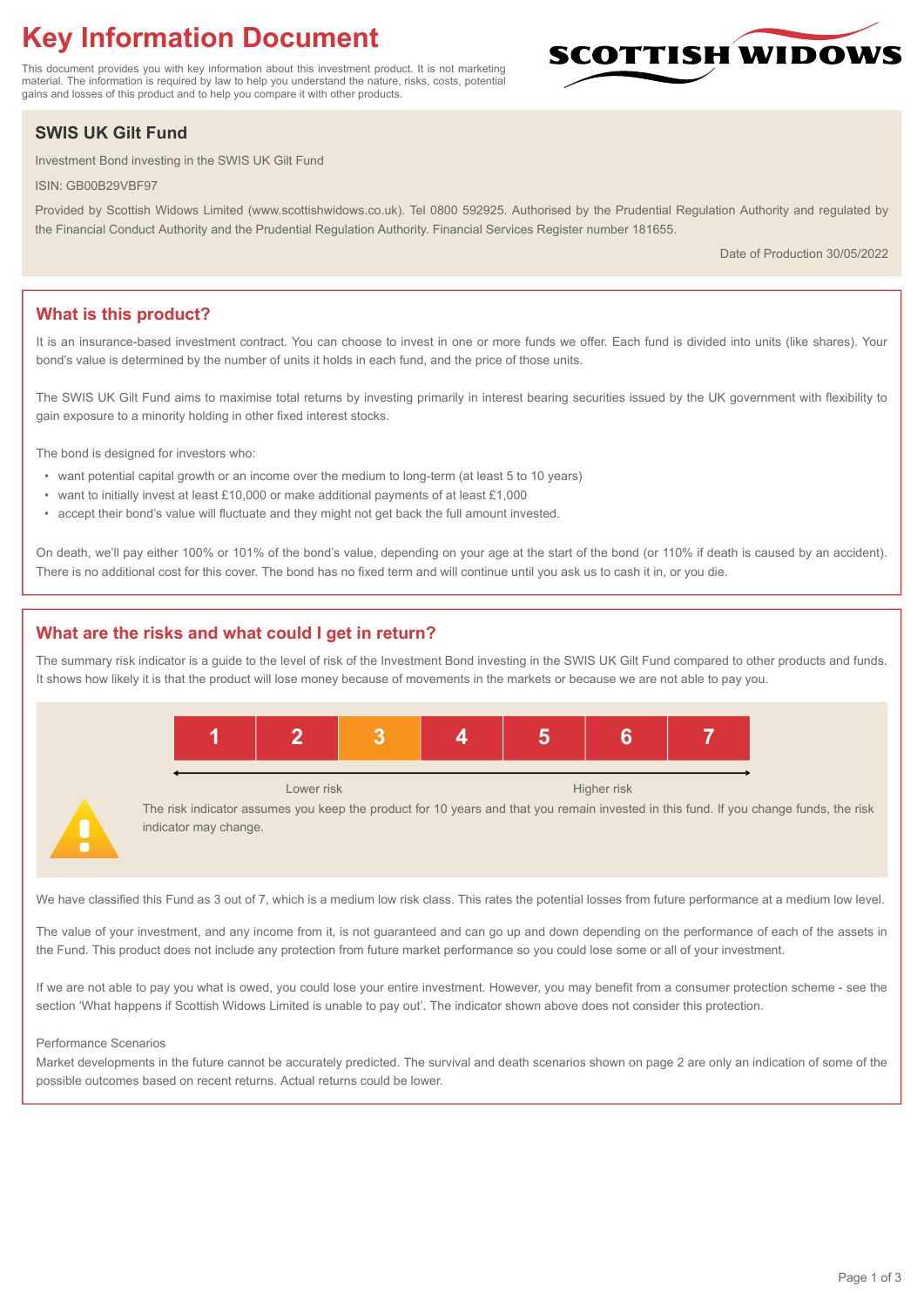

#### **What are the risks and what could I get in return? (continued)**

This table shows the money you could get back over the next 10 years, under different scenarios, assuming that you invest £10,000. The figures below assume no withdrawals are taken and do not allow for any Large Fund Bonus which may apply. The scenarios shown illustrate how your investment could perform. You can compare them with the scenarios of other products. The scenarios presented are an estimate of future performance based on evidence from the past on how the value of this investment varies, and are not an exact indicator. What you get will vary depending on how the market performs and how long you keep the investment. The stress scenario shows what you might get back in extreme market circumstances, and it does not take into account the situation where we are not able to pay you. The death scenario assumes investments perform in line with the moderate scenario.

The figures shown include all the costs of the product itself, but may not include all the costs that you pay to your adviser. The figures do not take into account your personal tax situation, which may also affect how much you get back. Before deciding to invest, you should read the Additional Information Document for more information on the risks and what you might get back. See page 2 for information on how the performance scenarios are calculated.

| <b>Investment £10,000</b> |                                                    |           |                                             |          |  |  |
|---------------------------|----------------------------------------------------|-----------|---------------------------------------------|----------|--|--|
|                           |                                                    | 5 years   | 10 years<br>(Recommended<br>holding period) |          |  |  |
| <b>Survival Scenarios</b> |                                                    |           |                                             |          |  |  |
| <b>Stress scenario</b>    | £6,586<br>What you might get back after costs      |           | £7,275                                      | £6,327   |  |  |
|                           | Average return each year                           | $-34.14%$ | $-6.17%$                                    | $-4.47%$ |  |  |
| Unfavourable scenario     | What you might get back after costs<br>£9,072      |           | £7,781                                      | £6,742   |  |  |
|                           | Average return each year                           | $-9.28%$  | $-4.89%$                                    | $-3.87%$ |  |  |
| Moderate scenario         | What you might get back after costs                | £9,809    | £9,271                                      | £8,639   |  |  |
|                           | Average return each year                           | $-1.91%$  | $-1.50%$                                    | $-1.45%$ |  |  |
| Favourable scenario       | What you might get back after costs                | £10,612   | £11,053                                     | £11,077  |  |  |
|                           | Average return each year                           |           | 2.02%                                       | 1.03%    |  |  |
| <b>Death scenarios</b>    |                                                    |           |                                             |          |  |  |
| Insured event             | What your beneficiaries might get back after costs | £9,907    | £9.363                                      | £8.726   |  |  |

#### **What happens if Scottish Widows is unable to pay out?**

Your Plan is fully covered by the Financial Services Compensation Scheme. More information about compensation arrangements is available from the Financial Services Compensation Scheme, who can be contacted on 0800 678 1100 or 0207 741 4100 or via their website at www.fscs.org.uk

# **What are the costs?**

The Reduction in Yield (RIY) shows what impact the total costs you pay will have on the investment return you might get. The total costs take into account one-off, ongoing and incidental costs. The amounts shown here are the cumulative costs of the product itself, for three different holding periods. The monetary figures shown assume you invest £10,000 and investments perform in line with the moderate scenario. The figures are estimates and may change in the future. The person selling you or advising you about this product may charge you other costs. If so, this person will provide you with information about these costs, and show you the impact that all costs will have on your investment over time.

| <b>Investment £10,000</b>       |                             |                              |                            |  |  |  |
|---------------------------------|-----------------------------|------------------------------|----------------------------|--|--|--|
| <b>Scenarios</b>                | If you cash in after 1 year | If you cash in after 5 years | If you cash in at 10 years |  |  |  |
| Total costs                     | £156                        | £556                         | £1,002                     |  |  |  |
| Impact on return (RIY) per year | .58%                        | 1.18%                        | 1.13%                      |  |  |  |